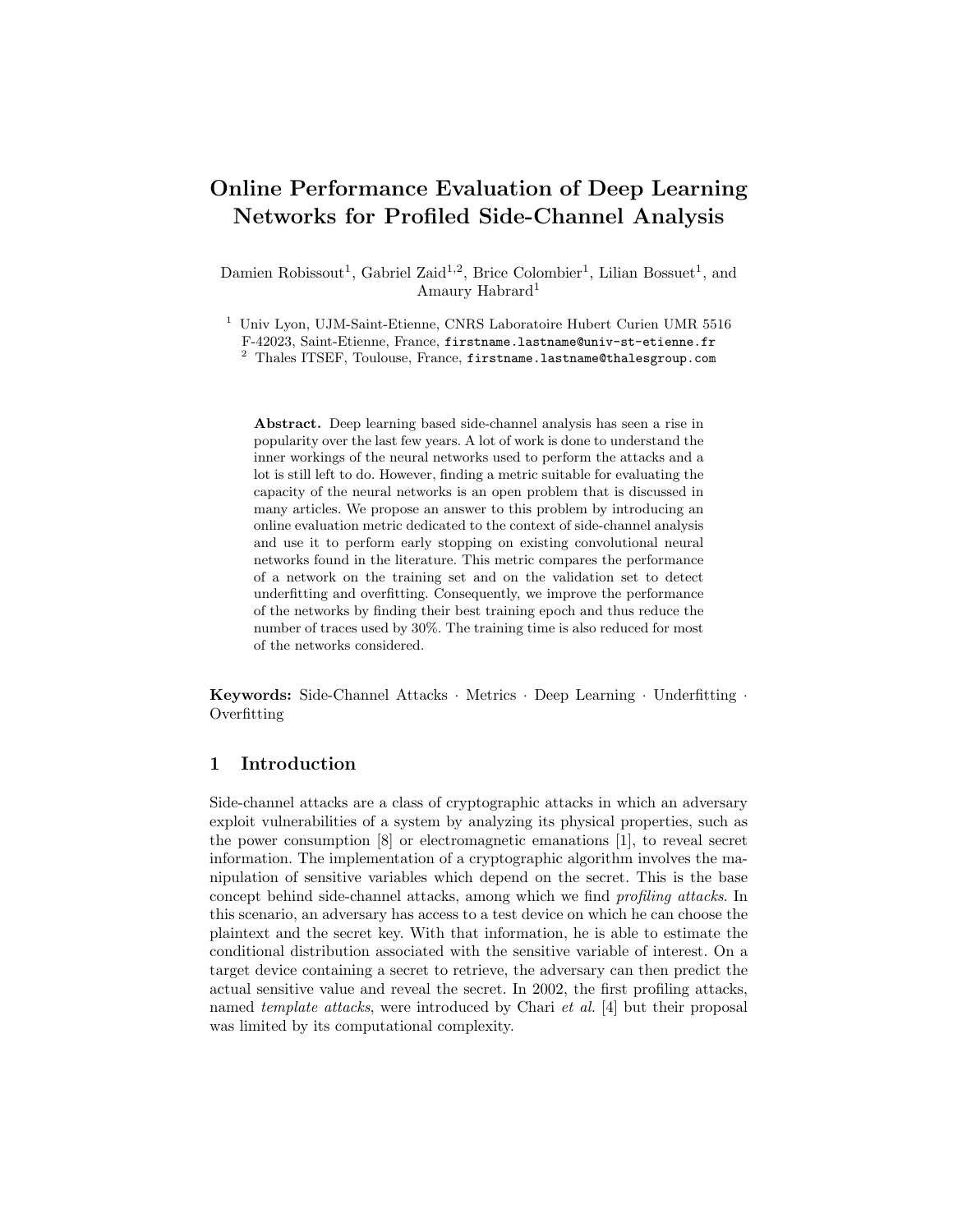#### 2 D.Robissout, G.Zaid, B.Colombier, L.Bossuet and A.Habrard

Very similar to profiling attacks, deep learning algorithms were inevitably applied in the side-channel context. Indeed, some articles have shown the robustness of convolutional neural networks (CNNs) to the most common countermeasures, namely masking [\[10,](#page-16-1)[11\]](#page-16-2) and desynchronization [\[3](#page-15-2)[,16\]](#page-16-3). One of their main advantages is that they do not require pre-processing of the traces. The training process, through which the network learns to solve one specific problem, consists in two phases [\[5\]](#page-15-3): the forward propagation and the backward propagation. Given an input, the aim of the forward propagation is to feed training examples to the network in the forward direction by processing successive linear and non-linear transformations in order to predict a value related to the input. Once this is done, the backward propagation measures the error between the predictions and the correct output and tries to reduce it by updating the parameters that compose the network.

To evaluate the training process and its performance, classical deep learning metrics can be used. One of the most popular is the accuracy. Unfortunately, as Picek *et al.* have shown [\[12\]](#page-16-4), this metric is poorly suited in the context of sidechannel analysis. Using the accuracy tends to favor the class with the highest output probability. This solution cannot be considered, in side-channel analysis, because the classifiers are often only loosely correlated with the true classification because of the very small leakage information present in the traces used for learning. Then, to perform a successful attack, the adversary must combine the classification results obtained for multiple traces to extract the estimate of the true class.

Contributions In this article, we evaluate the ability of a network to generalize the knowledge found in the learning samples. By comparing the performance on the training set, containing the examples used by the network to learn, and the validation set, containing examples the network has never seen before, we get an insight into how well the network performs on new examples. Our proposed metric, called  $\Delta_{train, val}^d$ , is derived from the sucess rate [\[14\]](#page-16-5), commonly used in side-channel analysis. Defined as the number of succesful attacks over 100 realizations, the success rate is a suitable metric to evaluate the performance of attacks compared to the accuracy, which corresponds to taking into account only one trace to perform only one attack. By measuring the number of traces that are needed to get a successful  $d^{th}$  order success rate on the training and the validation sets, we can accurately evaluate the ability of the network to generalize its knowledge. We confirm the relevance of our metric by applying it on the ASCAD public dataset [\[13\]](#page-16-6). Using  $\Delta_{train,val}^d$  has two benefits: during training, this metric can be used to detect the internal state of the network (underfitting/overfitting) and to find the best number of epochs to perform early stopping [\[5\]](#page-15-3). Furthermore,  $\Delta_{train,val}^d$  helps to compare the performance between the networks once they are trained. Therefore, it allows us to optimize the performance of a network used for side-channel analysis.

Article Organization The article is organized as follows. Section [2](#page-2-0) is dedicated to the neural networks and evaluation metrics used in the article. After defin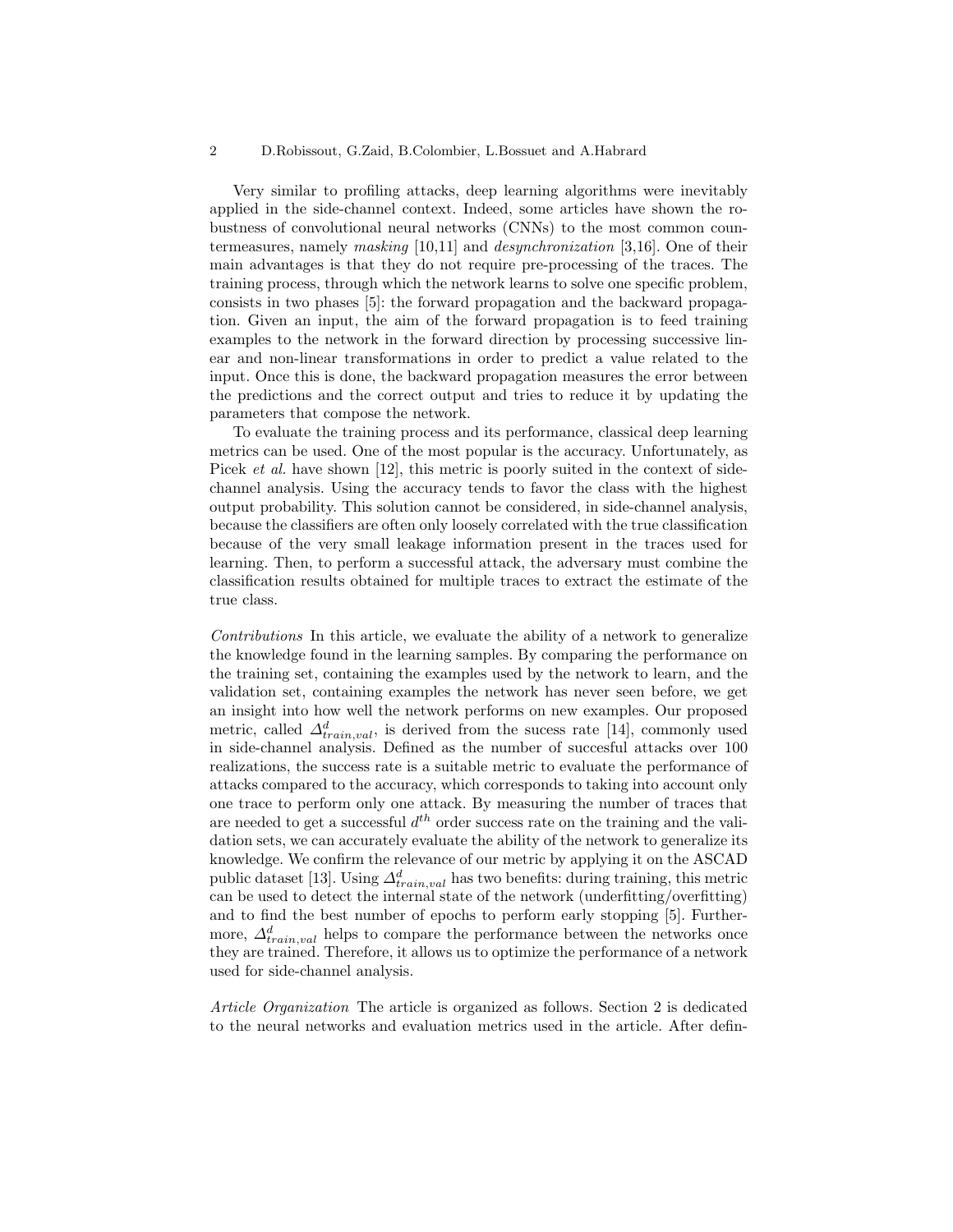ing the machine learning approach for evaluating the generalization capacity of a network, Section [3](#page-6-0) defines a new evaluation metric, called  $\Delta_{train, val}^d$ , which measures this generalization in the context of side-channel analysis. This new metric is applied on the public dataset ASCAD [\[13\]](#page-16-6) and its main CNN architecture in Section [4](#page-9-0) and then compared against the only comparable existing metric, the guessing entropy bias variance decomposition [\[15\]](#page-16-7). Finally in Section [5,](#page-14-0) we discuss some future works that could be investigated and conclude on the results presented in the article.

## <span id="page-2-0"></span>2 Preliminaries

### 2.1 Notations

Let calligraphic letters  $\mathcal X$  denote sets, the corresponding capital letters  $X$  (resp. bold capital letters) denote random variables (resp. random vectors T) and the lowercase x (resp. t) denote their realizations. The *i*-th entry of a vector **t** is written as  $t[i]$ .

A side-channel trace is a random vector  $\mathbf{T} \in \mathbb{R}^D$  where D defines the dimension of the trace. The targeted sensitive variable is  $Z = f(P, K)$  where f denotes a cryptographic primitive,  $P \in \mathcal{P}$ ) denotes a public variable (e.g. plaintext or ciphertext) and  $K \in \mathcal{K}$  denotes a part of the key (e.g. byte) that an adversary tries to retrieve. Z takes values in  $\mathcal{Z} = \{s_1, ..., s_{|\mathcal{Z}|\}}$ . Let us denotes  $\mathbf{k}^*$  the secret key used by the cryptographic algorithm.

### 2.2 Profiling attacks

A profiling attack is performed in two stages: a profiling phase and a matching phase. During the profiling phase, an adversary has access to a test device on which he can control the input and the secret key of the cryptographic algorithm. He uses this knowledge to find the relevant leakages depending on the sensitive variable Z. The adversary builds a model  $F: \mathbb{R}^D \to \mathbb{R}^{|\mathcal{Z}|}$  that estimates the probability  $Pr[\mathbf{T}|Z = z]$  from a profiling set  $\mathcal{T} = \{(\mathbf{t}_0, z_0), \dots, (\mathbf{t}_{N_p-1}, z_{N_p-1})\}$ of size  $N_p$ .

Once the model  $F$  is built, in the matching phase, the adversary estimates which intermediate value is processed. By predicting this sensitive variable and knowing the public variable used during the encryption, the adversary can compute a score vector, based on  $F(\mathbf{t}_i), i \in [0, N_a - 1]$ , for each trace included in a dataset of  $N_a$  attack traces. The key candidate with the highest values will be defined as the recovered key.

To evaluate the performance related to the estimations, we can classify all the key candidates into a vector of size  $|\mathcal{K}|$ , denoted  $\mathbf{g} = (g_1, g_2, ..., g_{|\mathcal{K}|})$ , following their resulting probability. We consider  $g_1$  as the most likely candidate and  $g_{|\mathcal{K}|}$ as the least likely one. Let us denote  $\mathbf{g}(\mathbf{k}^*|b|)$  the actual position of the  $b^{th}$  byte of the secret key in g. This position is called rank. In side-channel analysis, a common metric, called guessing entropy (GE) [\[14\]](#page-16-5), defines the average rank of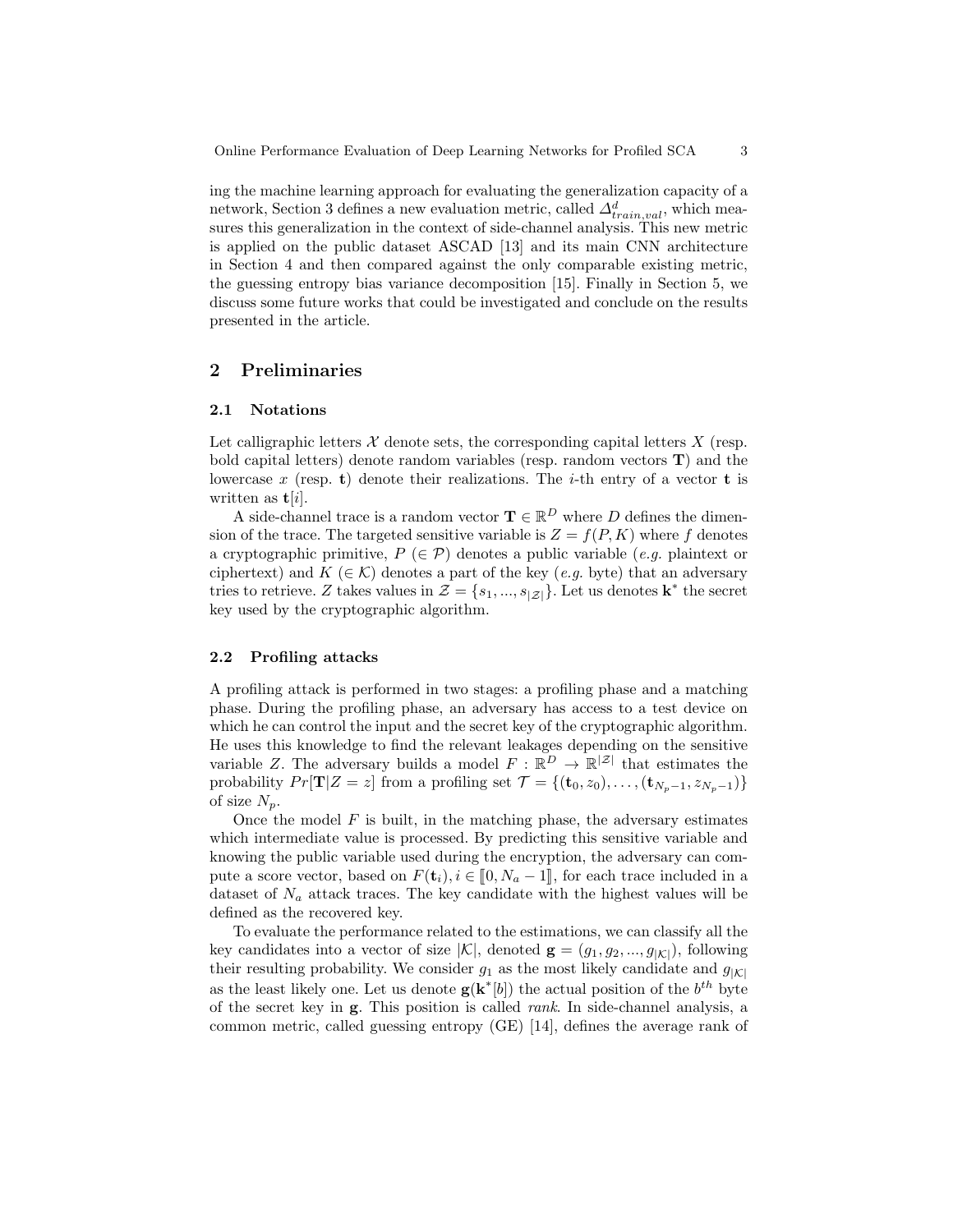a byte b of  $\mathbf{k}^*$ , denoted  $\mathbf{k}^*[b]$ , among all key hypotheses. We consider an attack as successful, using  $N_a$  traces, when the guessing entropy is equal to 1.

The rank of the correct key gives us an insight into how well our model performs. A related metric is the success rate, the probability that an attack succeeds in recovering  $\mathbf{k}^*$  [b] among all the hypotheses. A success rate of p means that p attacks, over 100 realizations, succeed to retrieve  $\mathbf{k}^*$ [b]. In [\[14\]](#page-16-5), Standaert et al. propose to extend the notion of success rate to an arbitrary order d. Let  $A_{E_k,L}$  be an adversary trying to attack a cryptographic computation  $E_k$  using to a leakage model L. The adversary has to conduct some experiments  $Exp_{A_{E_k,L}}^d$ in order to exploit the relevant information that leaks. The output of the attack is a guessing vector  $g$  of length d that is composed of the key candidates sorted according to the attack result. If  $\mathbf{k}^*$ [b]  $\in \mathbf{g}$ , then we consider the attack as a success and  $Exp_{A_{E_k,L}}^d = 1$ . Thus, the  $d^{th}$  order success rate can be defined as:

$$
SR_{A_{E_k,L}}^d = Pr[Exp_{A_{E_k,L}}^d = 1].
$$

In other words, the  $d^{th}$  order success rate is defined as the probability that the target secret  $\mathbf{k}^*$ [b] is ranked among the d first key guesses in the score vector. In the rest of the article, the  $d^{th}$  order success rate is denoted  $SR<sup>d</sup>$ .

### 2.3 Neural networks

Neural networks have risen in popularity over the past ten years due to the increase in computing power and the democratization of GPUs. They proved to be very efficient at solving a large variety of problems like classification or feature extraction. It is for these reasons that the application of machine learning techniques was eventually explored in side-channel analysis [\[6,](#page-15-4)[2,](#page-15-5)[9\]](#page-16-8) and soon after followed the application of deep learning and the use of neural networks [\[10,](#page-16-1)[3\]](#page-15-2). For a classification task, a neural network aims at constructing a function  $F$ :  $\mathbb{R}^D \to \mathbb{R}^{|\mathcal{Z}|}$  that computes an output called a *prediction* represented as a vector of size  $|\mathcal{Z}|$ , the number of possible classes. To solve a classification problem, the function F has to find the right prediction y associated with the input  $t$  with high confidence. To approximate the optimal solution, a neural network must be trained given a profiling set of  $N_p$  pairs  $(\mathbf{t}_i, y_i)$  where **t** is the *i*-th profiling input and  $y_i$  is the label associated with the *i*-th input. To construct  $F$ , neural networks are built from several layers composed of unit blocks called neurons. These neurons perform operations to select the relevant features that allow for an efficient classification of t.

One special kind of network is the convolutional neural network. The particularity of CNNs is the use of filters for improving the pattern recognition. The main advantage of the filters and convolutional layers is their time-invariance property that allows the network to be robust against desynchronization (e.g. shifting, jitter) [\[3,](#page-15-2)[16\]](#page-16-3). Therefore, the resynchronization pre-processing is not necessary anymore. However, Zhou and Standaert [\[17\]](#page-16-9) have shown that resynchronization still helps the network during the learning phase and improves the network performance.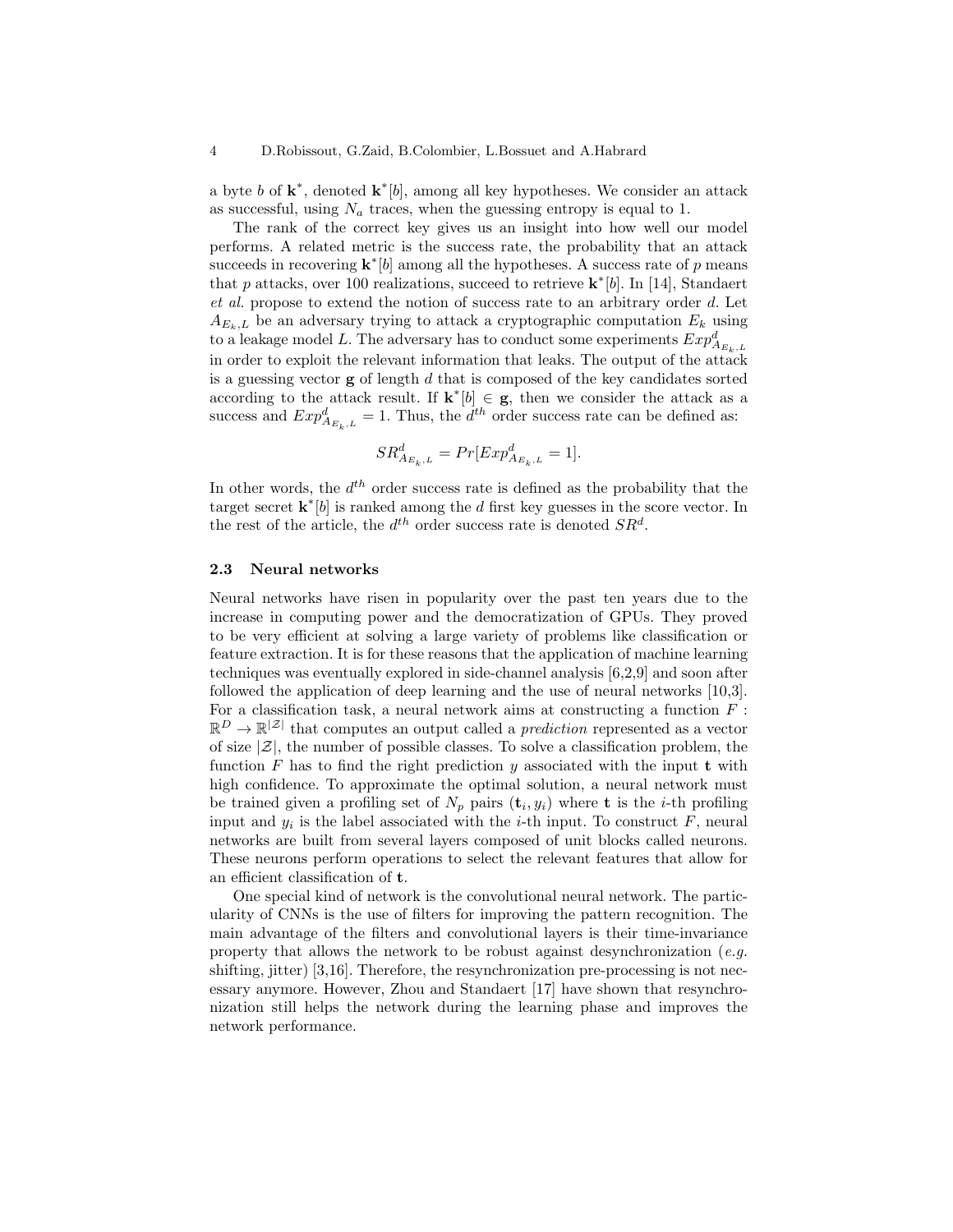Once the architecture of the network is fixed, the training can begin but we need to be able to evaluate how well a network is learning. In order to do so, some evaluation metrics have been developed.

### <span id="page-4-0"></span>2.4 Evaluation metrics

In machine learning, to accurately evaluate the networks, it is common to look at the progression of different metrics that can be decomposed into two categories:

– The learning metrics, such as the *empirical risk*, which is the average of a loss function, over all the examples of the training set, estimating the classification error. They help the network to update its trainable parameters (*i.e.* weights) in order to optimize  $F$ .

The classification error is defined by a comparison between a label  $y_i$  and the related predicted value  $\hat{y}_i$ . The function measuring this error is the loss function. The goal of the training is to minimize the loss in order to reduce the errors made by the network on the training examples. The most commonly used loss is the categorical cross-entropy [\[5\]](#page-15-3). Minimizing the categorical cross-entropy reduces the dissimilarity between the correct distributions and the predicted distributions for a set of inputs. Thus, the evaluation of this learning metric helps to interpret the training error of a model. It can be visualized after the training to better understand how well the network learned.

– The performance metrics, such as the *accuracy*, that define the performance of a network for a given input. This metric computes the number of good predictions for a set of traces. In side-channel analysis, it corresponds to a first order success rate using only one trace [\[12\]](#page-16-4).

The performance metrics are exploited in order to evaluate the internal state of a network [\[5\]](#page-15-3) and used to detect both underfitting and overfitting.

Underfitting typically describes the moment of the learning phase where the network has not seen enough training examples to extract relevant information from them. It is therefore not able to make correct predictions. It can also be a sign that the architecture of the network is not complex enough to properly estimate the underlying function. To prevent underfitting, it is possible to increase the number of training examples, the number of epochs and the complexity of the network [\[5\]](#page-15-3).

Overfitting happens when the network is starting to learn features from the training examples that are not relevant for generalization. Thus it is loosing its generalization power which means it is better at predicting training examples but performs poorly on the validation set. The consequence is that the network learns the training examples by heart, learning features that are not useful for classification purposes. For example, in side-channel analysis, we can assume that the network learns noise patterns from the training set, where the noise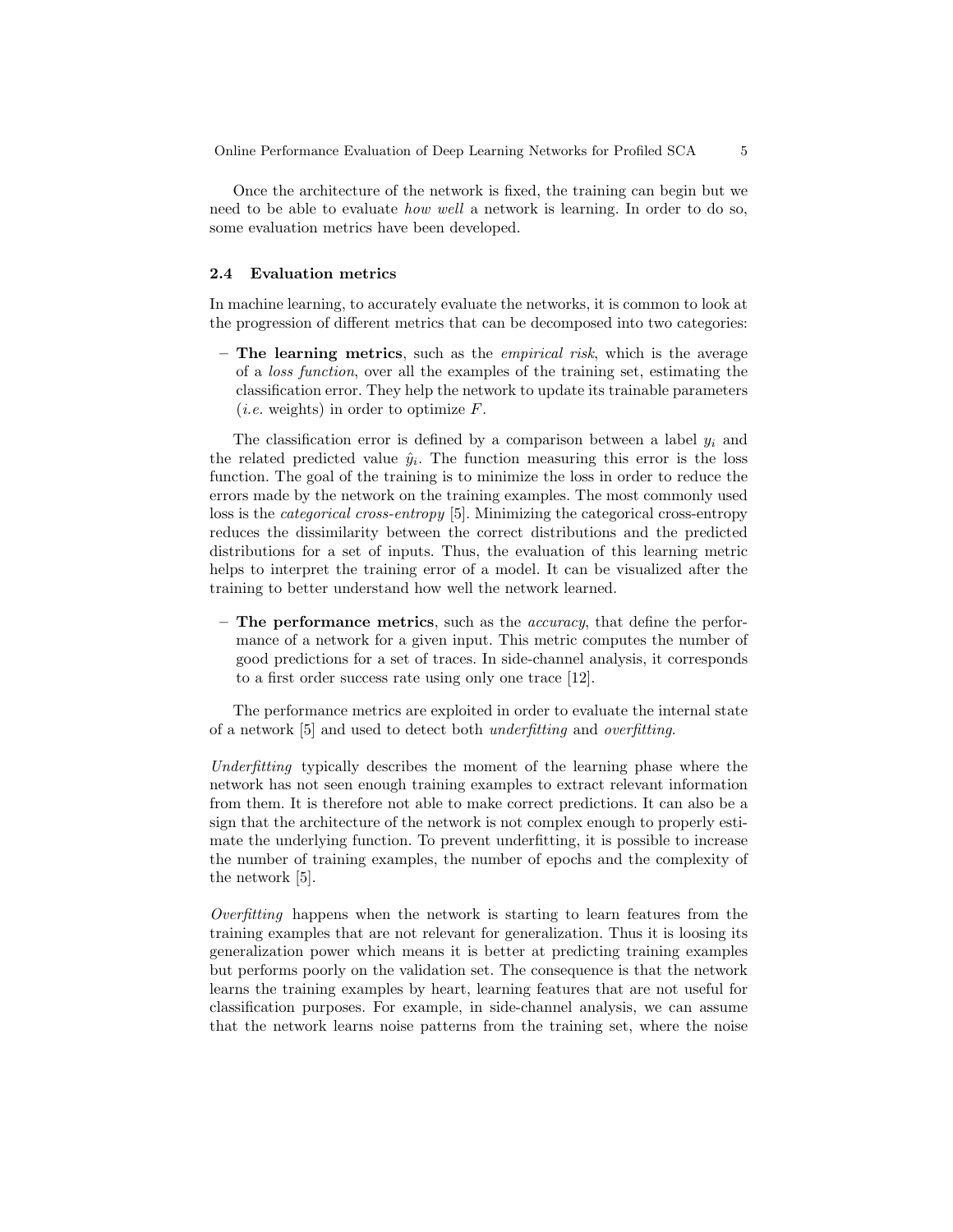is considered to be independent from the intermediate value Z. Since those patterns are random, they will most likely negatively influence the prediction of new examples. Another factor can be an overly complex architecture. As a consequence, the network is able to estimate functions  $F$  much more complex than the optimal one. To reduce the impact of overfitting, some techniques can be used such as data augmentation [\[3\]](#page-15-2), noise addition [\[7\]](#page-15-6), regularization or a more fitting architecture [\[16\]](#page-16-3).

As mentioned before, the accuracy is not a suitable metric for evaluating the network performance for side-channel attacks. It differs from the paradigm of the side-channel attacks where one considers and uses a set of traces to accumulate information about the secret key. According to Picek et al. [\[12\]](#page-16-4), it is more relevant to use the success rate when a side-channel developer wants to evaluate the performance related to his network. Indeed, contrary to the accuracy, the success rate is based on the accumulation of information over several traces.

### 2.5 Related work on metrics for side-channel analysis

The guessing entropy is a suitable metric to evaluate the performance of a network. However, this tool does not give an insight about the internal state of the network. Indeed, the guessing entropy evaluates the performance associated with a set of traces but does not compare the performance between the training dataset and the validation one. Then, it is difficult for an evaluator to identify the appropriate moment where the model starts overfitting. Detection of overfitting is an important problem to consider since it lowers the performance of the network. Moreover, an early detection of the overfitting can bring a substantial gain in terms of training time by reducing the number of epochs the network has to train for. Therefore, to solve this problem, van der Valk and Picek [\[15\]](#page-16-7) introduced the guessing entropy bias variance decomposition (GEBVD). By doing so, they are able to separately study the evolution of the bias and the variance of the guessing entropy and draw conclusions on the influence of some hyperparameters on the performance of the network. A high bias may indicate that the network is underfitting and a high variance that it is overfitting.

Our approach is different in the sense that we evaluate the generalization capability of a given architecture by studying its performance at training and validation. If the network can be improved, e.g. when having much better performance on training than on validation, then regularization can be applied to improve the training of the network and reach better performance. We also study the link between good performance at training and good performance at validation.

In order to do that, we propose a new metric called  $\Delta_{train,val}^d$ . The aim of this new metric is to characterize the generalization power of a network dedicated to side-channel analysis.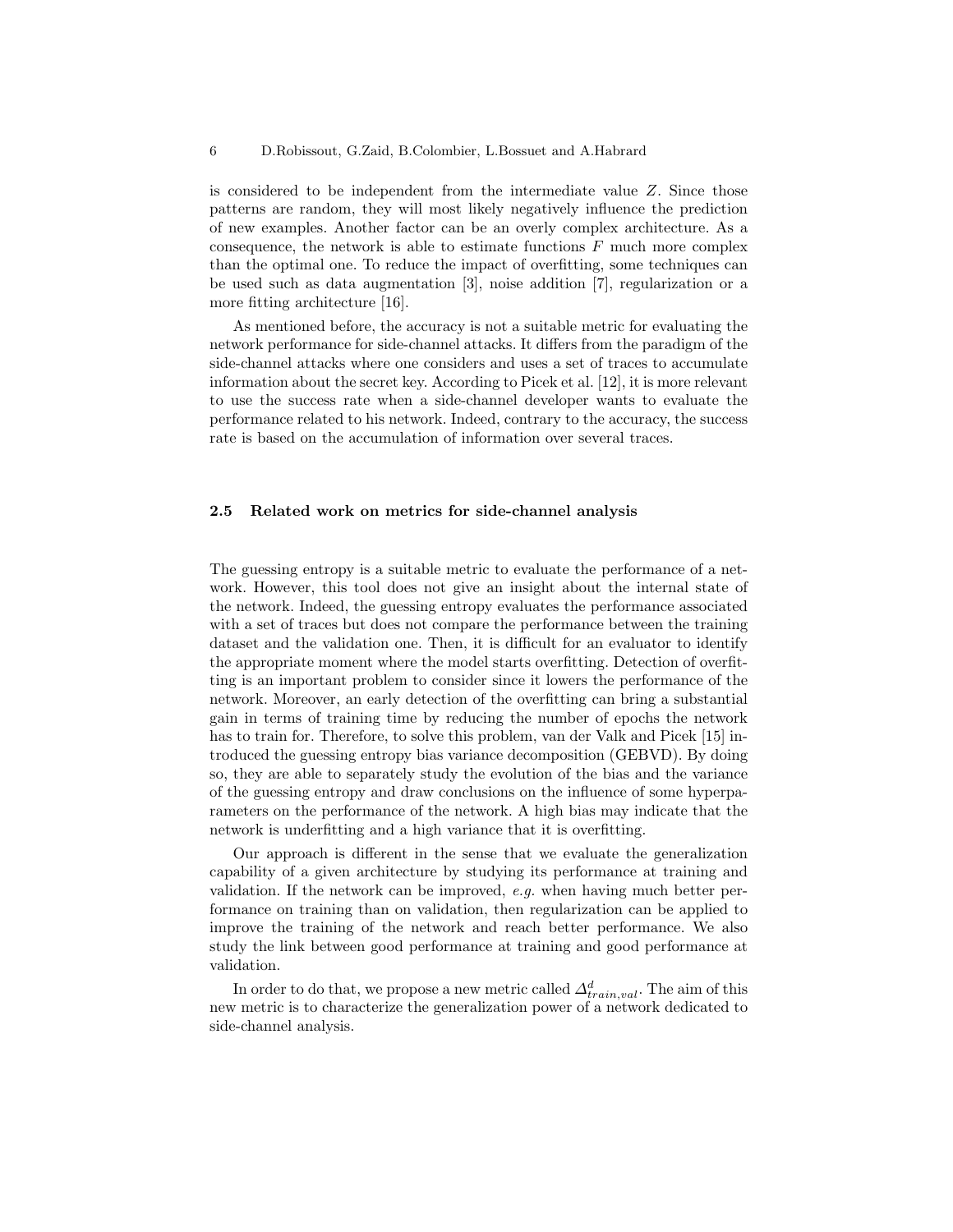# <span id="page-6-0"></span> $3 \quad \Delta_{train,val}^d:$  a deep learning evaluation metric for side-channel analysis

 $\Delta_{train,val}^d$  uses a common side-channel metric, namely the success rate, to evaluate the performances of a network both on the training set and on the validation set. Therefore,  $\Delta_{train,val}^d$  allows the attacker to draw conclusions on the internal state of the network, namely underfitting or overfitting.

# 3.1  $\Delta_{train,val}^d$ : internal state detection

Let a *model* be the result function  $F$  of the training of an architecture for a given amount of epochs. We define  $N_{train}^d (model)$  and  $N_{val}^d (model)$  as the minimal number of traces that a model needs in order to reach an  $d^{th}$ -order success rate:

 $N_{train}^d (model) = min\{n_{train} | \forall n \geq n_{train}, SR_{train}^d (model(n)) = 90\% \}$ 

and,

$$
N_{val}^d(model) = min\{n_{val} \mid \forall n \ge n_{val}, SR_{val}^d(model(n)) = 90\% \}.
$$

An  $d^{th}$  order success rate means that the attacker has at most d key guesses to test after the attack in order to recover the correct one.

By comparing the performances of the attacks on training and on validation, we obtain information on how well the network is able to generalize its knowledge. The choice of the euclidean norm seemed the most natural to compare two number of traces. Therefore,  $\Delta_{train,val}^d$  is computed as follow:

$$
\Delta_{train, val}^d = |N_{val}^d - N_{train}^d|.
$$

The computation of  $N_{train}^d$  and  $N_{val}^d$  is based on the existing side-channel metrics that are known to exploit the full information available. By comparing them, we combine the machine learning and the side-channel approaches to evaluate any network.

Our proposal has the advantage that it is possible to evaluate the internal state of the network during the training and afterwards by visualizing this new metric. Indeed, we are able to efficiently visualize when our network is in an underfitting, good or overfitting state. The choice of a success rate of 90% was made, instead of 100%, to bring more stability to the values of  $N_{train}^d$  and  $N_{val}^d$ .

### 3.2 Detection of overfitting/underfitting

The evolution of  $\Delta_{train,val}^d$  and the internal state of a model are illustrated with three areas in Figure [1,](#page-8-0) showing an example of the evolution of  $\Delta_{train, val}^1$  during the training of a network: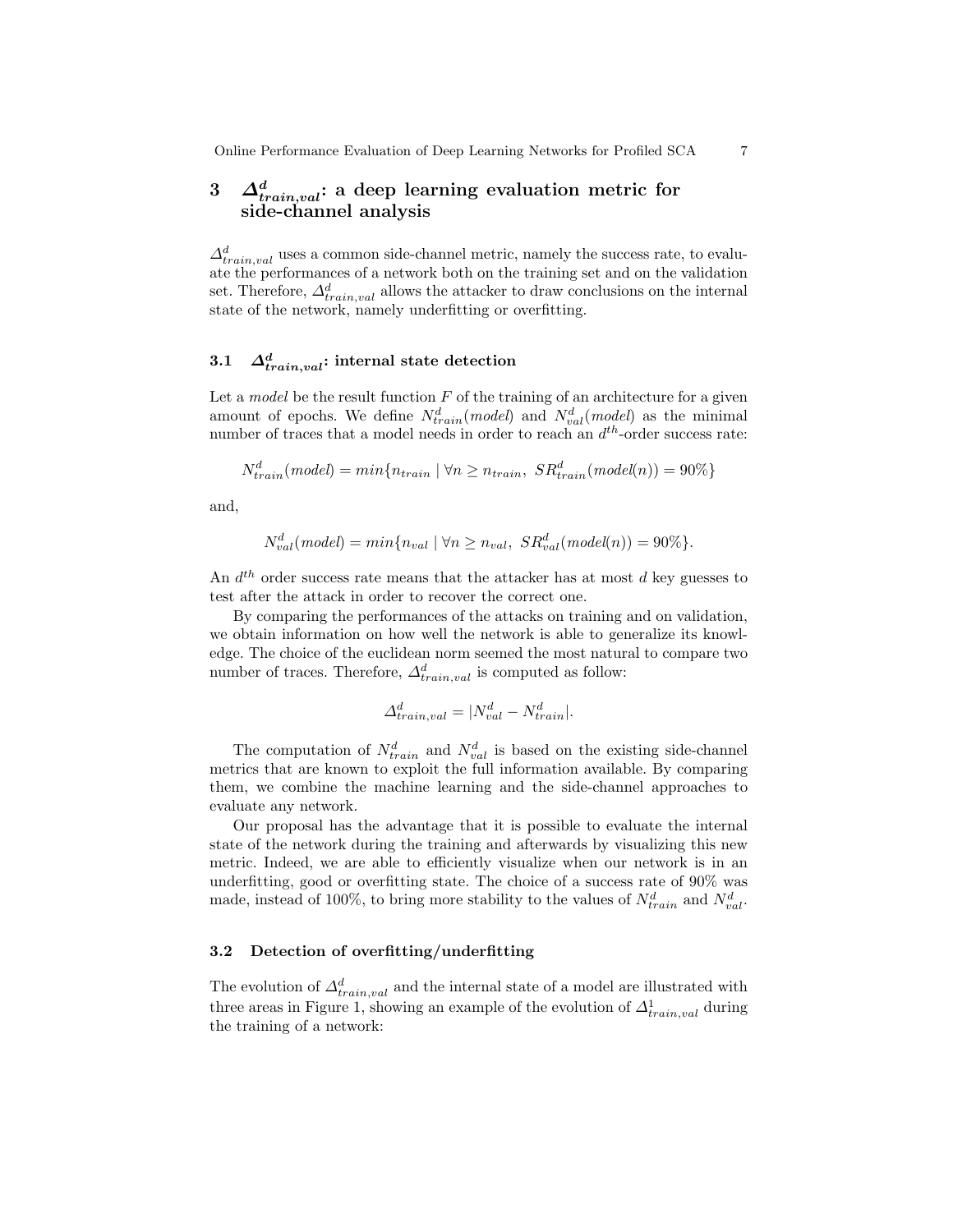### 8 D.Robissout, G.Zaid, B.Colombier, L.Bossuet and A.Habrard

- Underfitting: as mentioned in Section [2.4,](#page-4-0) underfitting occurs when the network has not learned enough information from the training set. Thus, the attack cannot be performed. The values related to  $N_{train}^d$  and  $N_{val}^d$  are often not defined or are both very high. In other words, when the number of training epochs is low,  $\Delta_{train,val}^d$  is also not defined or its value is very high (area on the left of Figure [1\)](#page-8-0). Such cases call for an augmentation of the number of epochs or the amount of training data to reach a success rate of 90%.
- Good trade-off: when the network is able to learn enough relevant information from the training set, the value of  $\Delta_{train, val}^d$  converges towards  $N_{bias}(\mathcal{T}_{train})$ , which represent the minimal difference between  $N_{train}^d$  and  $N_{val}^d$  given a training set  $\mathcal{T}_{train}$ . Let us denote e the number of epochs needed to reach a good trade-off, we have:

$$
\Delta_{train, val}^d \xrightarrow{_{epoch \to e}} N_{bias}(\mathcal{T}_{train}). \tag{1}
$$

A good trade-off occurs at the number of epochs for which  $\Delta_{train,val}^d$  is close to  $N_{bias}(\mathcal{T}_{train})$ . The network generalizes the relevant information for performing as well on the training set as on the validation set (area in the middle of Figure [1\)](#page-8-0). This metric gives information on the ability of the network to generalize well. In the following, we use best trade-off to describe the best network we were able to train without guaranteeing that it is optimal.

– Overfitting: as mentioned in Section [2.4,](#page-4-0) overfitting occurs when the network is starting to learn the training features by heart. As a consequence, the network looses its generalization power on the validation set to obtain better performance on the training set. The value of  $N_{train}^d$  approaches 1 and more generally converges to a very small value. At the same time,  $N_{val}^d$ increases towards a value  $N_{max}(\mathcal{T}_{train})$ , *i.e.*:

<span id="page-7-0"></span>
$$
\Delta_{train, val}^d \xrightarrow{_{epoch \to \infty}} N_{max}(\mathcal{T}_{train}). \tag{2}
$$

This value represents the maximal number of traces needed by the network to reach a success rate of  $90\%$  once the training has stabilized, *i.e.* the network cannot improve its performance on the training set anymore. Thus, the update of its weights does not change the prediction made on the validation set and the performance of the overfitted model stays low (area on the right of Figure [1\)](#page-8-0) .

With that knowledge, we can optimize the training of the network by performing early stopping.

# $3.3\quad \Delta_{train,val}^d:$  a suitable metric for early stopping

Early stopping consists in monitoring the learning of the network and stopping the training when the learning metrics, usually the accuracy and the loss, are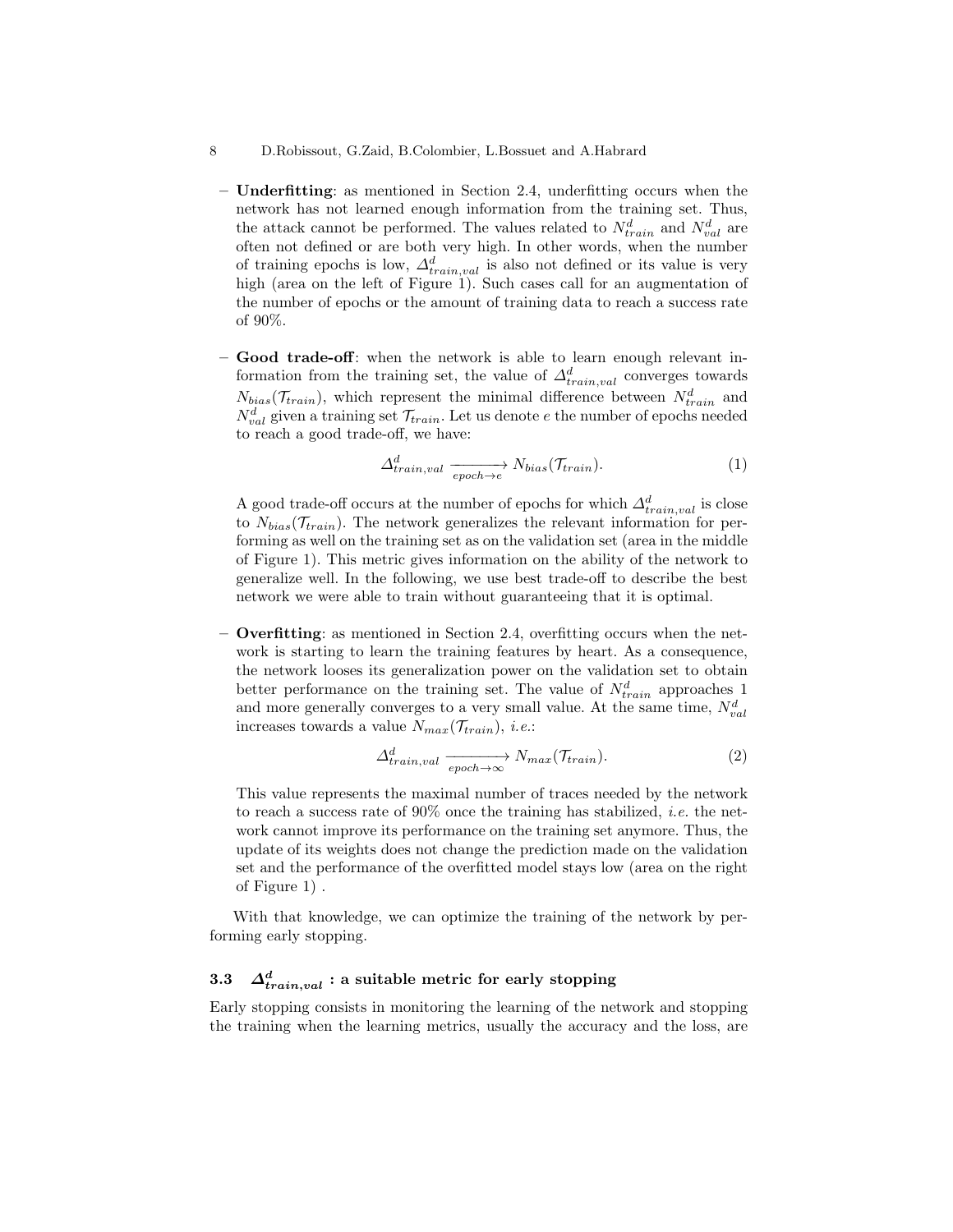<span id="page-8-0"></span>

Fig. 1: Evolution of  $\Delta_{train,val}^1$  for different number of epochs. The plot of  $\Delta_{train,val}^1$  is done using a moving average of size 10.

optimal, i.e. just before the network starts to overfit. As mentioned in [\[5\]](#page-15-3), early stopping has other effects on the network. It is a mean of applying regularization without having to penalize weights and therefore can be used in parallel without other methods of regularization. It can also be considered as an additional hyperparameter, the number of training steps or number of epochs, that is tuned during the training of the network using the computation of its associated metrics. All in all, it is recommended to perform early stopping as long as there is an appropriate metric to use in combination. The learning metrics are computed both on the training set and on a validation set to be able to properly tell whether or not the network performs well. The comparison between performance at training and on validation yields important information about the network. In our case,  $\Delta_{train, val}^d$  gives us the information needed to identify when to stop the training (see Figure [1\)](#page-8-0). If our metric does not grow for a given number of epochs then we can assume the optimal state is reached and stop the training.

The computation of  $\Delta_{train,val}^d$  can be done in parallel to the training of the next epoch. As illustrated on Figure [2,](#page-9-1) as long as the training time of an epoch is superior to the time it takes to compute  $\Delta_{train,val}^d$ , there is no time overhead. In the cases where it takes longer than an epoch, for example when the training set is small, the computation of  $\Delta_{train,val}^d$  can be done once every few epochs to prevent time overhead as shown in Figure [3.](#page-9-2)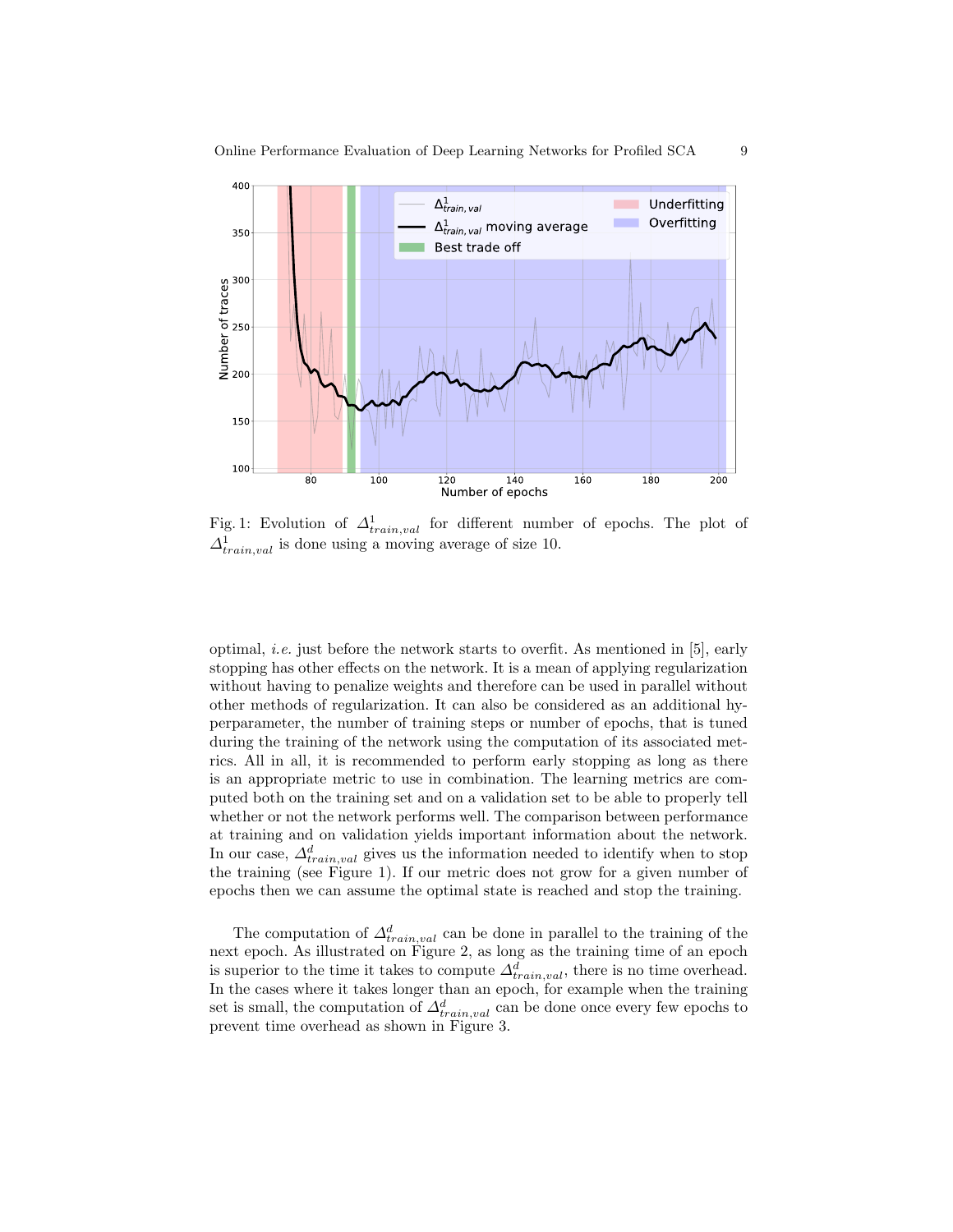### 10 D.Robissout, G.Zaid, B.Colombier, L.Bossuet and A.Habrard

<span id="page-9-1"></span>

|          | $\Delta^{1,n-1}_{train,val}$ computation | $\Delta^{1,n}_{train,val}$ computation | $\Delta^{1,n+1}_{train,val}$ computation |          |
|----------|------------------------------------------|----------------------------------------|------------------------------------------|----------|
| $\cdots$ | Training epoch $n$                       | Training epoch $n+1$                   | Training epoch $n+2$                     | $\cdots$ |
|          |                                          | time                                   |                                          |          |

Fig. 2: Computation of  $\Delta_{train,val}^1$  for different consecutive epochs when the computation is shorter than the training of one epoch

<span id="page-9-2"></span>

Fig. 3: Computation of  $\Delta_{train,val}^1$  for different consecutive epochs when the computation is longer than the training of one epoch

## <span id="page-9-0"></span>4 Experimental results

For all the experiments presented in this section we computed  $\Delta^1_{train, val}$  on neural networks during their training phase to evaluate their best capacity. The networks are trained using the ASCAD[3](#page-9-3) database, introduced in [\[13\]](#page-16-6) to be a common database for researchers. The device used to acquire the electromagnetic measurements is an 8-bit AVR ATMega8515 running an AES implementation secured against first order side-channel attacks. The dataset is composed of a training set of 50000 traces and a test set of 10000 traces both coming from the same device. From the raw traces, 700 points are selected which contain leakage of the mask and the masked value of the third key byte in the first round. The leakage model associated with the traces is:

$$
Y(\mathbf{k}^*) = \text{Sbox}(\mathbf{p}[3] \oplus \mathbf{k}^*[3]),
$$

where  $\bf{p}$  is the plaintext and  $\bf{k}^*$  the correct key.

The main advantage of using this database is to compare our results to the ones presented in the ASCAD reference article.

#### 4.1 Early stopping on the ASCAD database

To perform early stopping during the training, we computed  $\Delta_{train,val}^1$  at the end of each epoch. We started by applying this method to the architecture  $CNN_{best}$ presented in Appendix [A,](#page-17-0) Table [2.](#page-17-1) This is the best performing CNN architecture presented in [\[13\]](#page-16-6). It uses the categorical cross-entropy (CCE) loss, the RMSprop optimizer with a learning rate of  $10^{-5}$  and a base number of epochs for training of 75.

<span id="page-9-3"></span><sup>3</sup> <https://github.com/ANSSI-FR/ASCAD>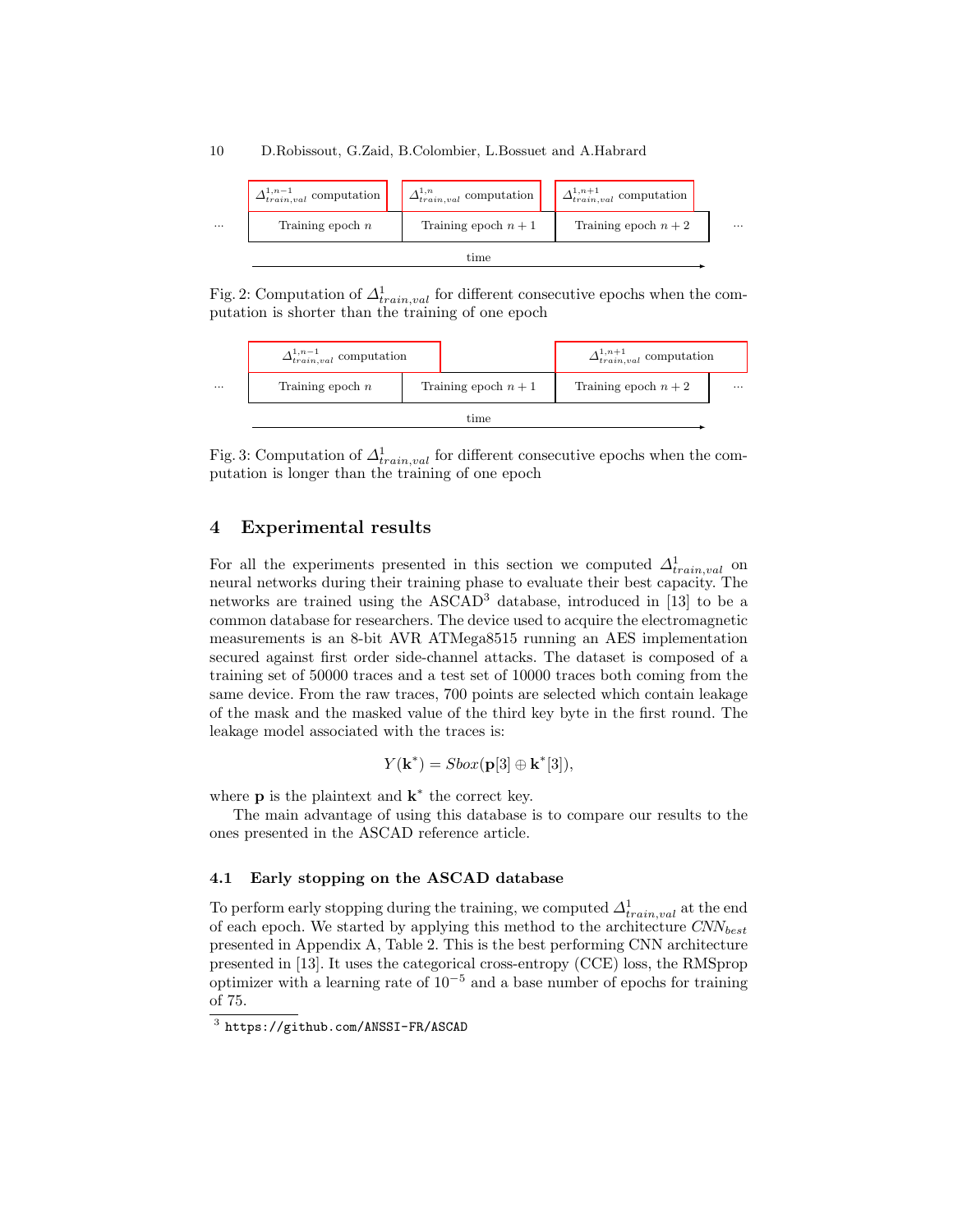For readability, we show, in Figure [4,](#page-11-0) a moving average of  $\Delta^1_{train, val}$  using a window of size 3. This is done to smooth out the curve and better see its global shape and explains why the minimal value of the metric is not always at the minimum of the curve. The moving average is thus not taken into account while computing the minimal value of  $\Delta_{train,val}^1$ . The evolution of  $N_{train}$  for a whole training is also shown and the attacks are performed on a set of synchronized traces, called  $Desync_0$ . The addition of the performance at training helps to understand the state of the network. At around 30 epochs, the training of the network allows it to reach a success rate of 90% using 4900 traces from the validation set. From that point on, the value of  $\Delta_{train,val}^1$  quickly decreases to reach a minimal value at 47 epochs. At this point, it is able to reach a success rate of 90% with around 800 traces. It then slowly increases again to stabilize in an unstable regime at  $N_{max}(\mathcal{T}_{train}) \approx 3000$  traces as mentioned in Equation [2.](#page-7-0) The original article introducing this network [\[13\]](#page-16-6) recommended 75 epochs of training to reach the best performances but here we find that, after 75 epochs of training, the success rate of 90% is reached with around 1150 traces. Performing early stopping using  $\Delta_{train,val}^1$  allowed for an improvement of 30% of the performances of the network. The time it takes to train the network also went down from 1 hour to 40 minutes which is a 33% decrease in computation time compared to [\[13\]](#page-16-6). We can clearly identify the learning phase where the network is underfitting that lasts until epoch 47. At this point the network is at its best capacity given its hyperparameters and training set. Due to its great complexity, the network starts to overfit after the next epoch. Therefore,  $\Delta_{train,val}^1$  shows us that there is no benefit in continuing the training after epoch 47. It can also be seen that the value of  $N_{train}$  decreases much faster than  $\Delta_{train,val}^1$  and its value is very low even at the best capacity of the network. This is a sign of overfitting even though it does not yet impact negatively the performances on validation. Possible solutions to fix this problem would be to change the complexity of the network or to add regularization [\[5\]](#page-15-3).

# 4.2 Comparison between GEBVD and  $\Delta_{train,val}^1$

In this section, we take a look at the guessing entropy bias variance decomposition as introduced in [\[15\]](#page-16-7). The goal of this decomposition is to separate the bias from the variance in the performance of a network. This allows to evaluate the state of the network because a high bias is typically linked to underfitting while a high variance implies some overfitting. GEBVD therefore aims at separating the bias and the variance of the guessing entropy. Van der Valk et al. manage to do so by estimating the bias by the mean of the guessing entropy and the variance to be its variance. We try to compare both  $\Delta_{train,val}^d$  and the GEBVD regarding the information they offer on the state of a CNN.

For that, we use  $CNN_{BV}$  presented in [\[15\]](#page-16-7) for the tests. A description of the architecture of the network can be find in Appendix [A,](#page-17-0) Table [3.](#page-18-0) This network uses the mean squared error (MSE) as a loss function, the Adam optimizer with a learning rate of  $10^{-4}$  and the base number of epochs for training is 50. As described in the original article, it has a varying complexity depending on the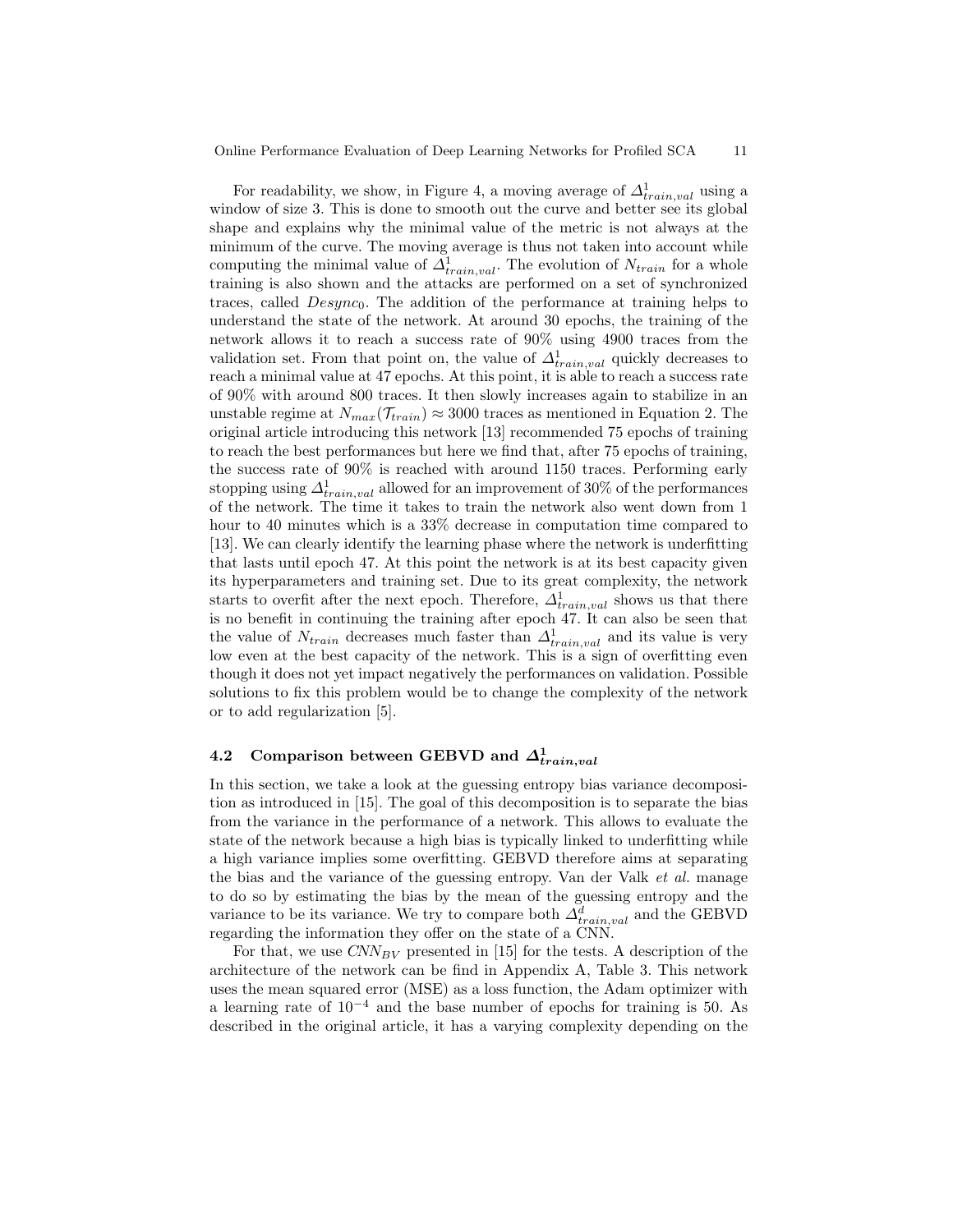<span id="page-11-0"></span>

Fig. 4: Evolution of  $\Delta^1_{train, val}$  for different number of epochs for  $CNN_{best}$  on  $Desync<sub>0</sub>$ , the training set with no desynchronization of the ASCAD database [\[13\]](#page-16-6), and comparison with their choice of number of epochs

number of convolutional layers used. The networks used to obtain the following results have zero (0CONV) or one (1CONV) convolutional layers. Finally, the leakage model used is the following:

$$
Y(\mathbf{k}^*) = HW(Sbox(\mathbf{p}[3] \oplus \mathbf{k}^*[3])),
$$

where  $\bf{p}$  and  $\bf{k}^*$  are the same as before. This reduces the number of output classes to 9 instead of the previous 256.

Figure [5](#page-12-0) shows a comparison of the two metrics on  $CNN_{BV}$  with no convolution. On the left, Figure [5a](#page-12-0) shows the evolution of the guessing entropy at each epoch of the training for different numbers of attack traces while Figure [5b](#page-12-0) shows the evolution of  $\Delta_{train,val}^1$  and  $N_{train}$ . From Figure [5a,](#page-12-0) we see that around epoch 25, the networks is able to consistently reach a success rate of 90% with around 3800 traces which seems to indicate that is it well suited for the problem at hand. On the second picture though, it appears that the learning period lasts until epoch 40. Between epoch 25 and epoch 100, the network is in an unstable regime, meaning there are a lot of unpredictable variations from one epoch to the next, both for  $N_{train}$  and  $N_{val}$ . This directly impacts the evolution of  $\Delta_{train,val}^1$ making it harder to locate the best capacity of the network. Indeed, the bestperforming network requires 109 epochs of training and only takes around 2100 traces to reach a success rate of 90%. This is roughly 50% better than the network after 25 epochs and 25% better than the network after 50 epochs, which is the number of epochs recommended in [\[15\]](#page-16-7), that needs around 3000 traces to obtain the same success rate. This behavior can be attributed to underfitting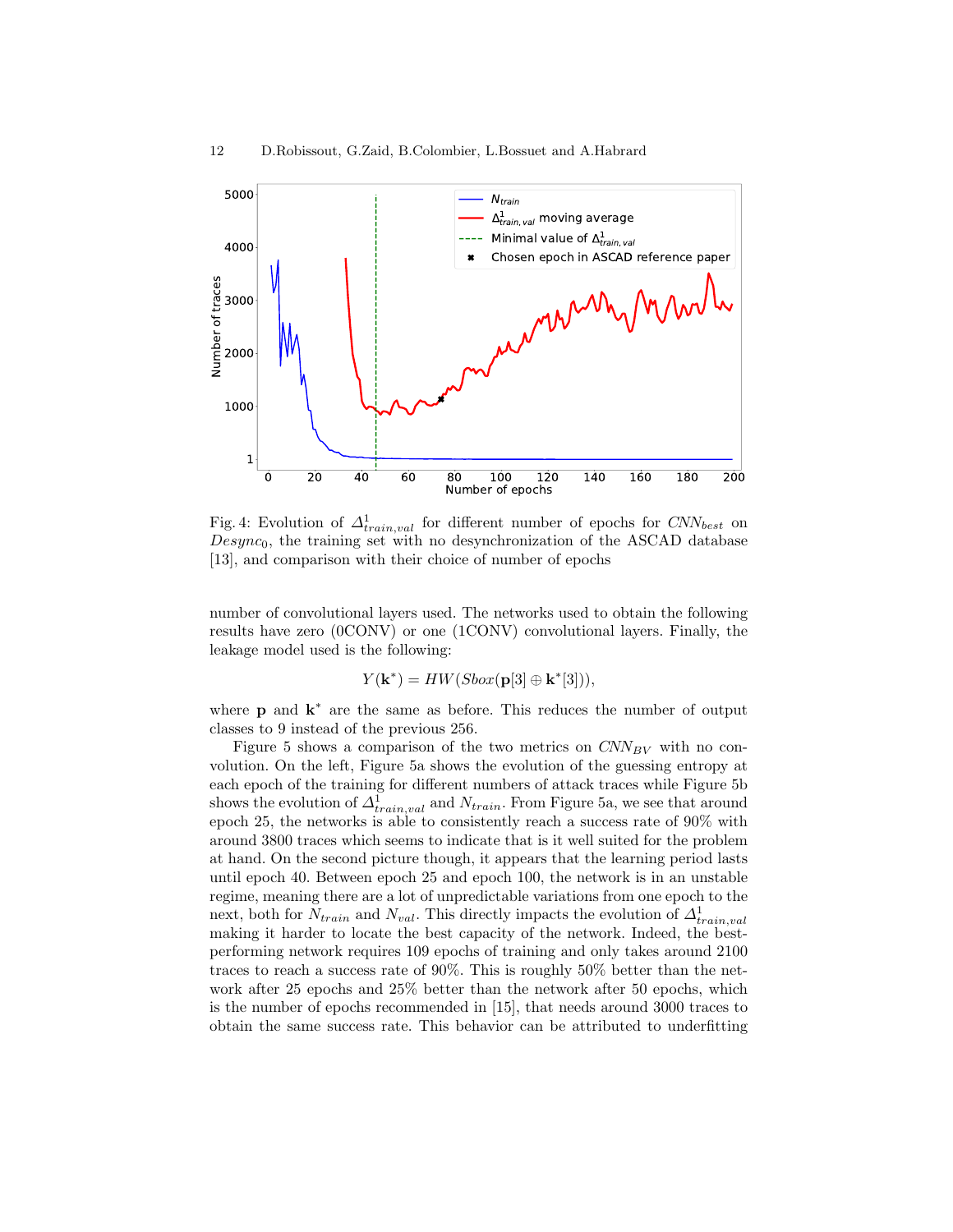<span id="page-12-0"></span>

Fig. 5: Evolution of metrics during training for  $CNN_{BV}$  with 0 convolutional block using the MSE loss

due to a lack of complexity of the network and can be an indicator that the model chosen will not converge. It can also be linked to the choice of the loss function and learning rate.

To test this last hypothesis, we trained the same network using the categorical cross-entropy instead of the mean squared error. Figure [6](#page-13-0) shows the result of this training. We can see an overall increase in the performance of the network on the validation set as well as a smaller variance in the value of  $N_{train}$  for a large number of epochs. With  $\Delta_{train,val}^1$ , we reach the best capacity for the network at the epoch 37 where the network needs around 1300 traces to reach a success rate of 90%. Then, the value of  $\Delta^1_{train, val}$  keeps on increasing until the end of the training. This early stopping brings significant improvements compared to the network trained for 50 epochs, used in [\[15\]](#page-16-7), that needed around 1800 traces to reach a success rate of 90%. It is also better in terms of training time since we go from 800 seconds for 50 epoch to 618 seconds for 37 epochs. The increase of  $\Delta_{train,val}^1$  after the epoch 37 is linked to a stabilization of the performance on validation while the performance of the attacks on training continues to improve. It seems that the low complexity of the CNN reduces the impact of overfitting on the performance on validation. This is further confirmed in Figure [7](#page-13-1) representing the evolution of the guessing entropy in Figure [7a](#page-13-1) and of  $\Delta_{train,val}^1$  in Figure [7b](#page-13-1) for the same architecture but with one layer of convolution. We can see that it tends to overfit much faster by the shape of  $N_{train}$  and this tendency has a great impact on the performance on validation which are much worse. The best capacity, given by the minimum value of  $\Delta_{train,val}^1$ , is reached at the epoch 42 with around 1650 traces needed to reach a success rate of 90%. It is still an improvement compared to the epoch 25 and the epoch 50, used in [\[15\]](#page-16-7), which require respectively 2700 and 2150 traces. The same metrics were computed for this network using the MSE loss but the architecture in combination with this loss could not consistently reach a success rate of 90% within 5000 traces throughout the training.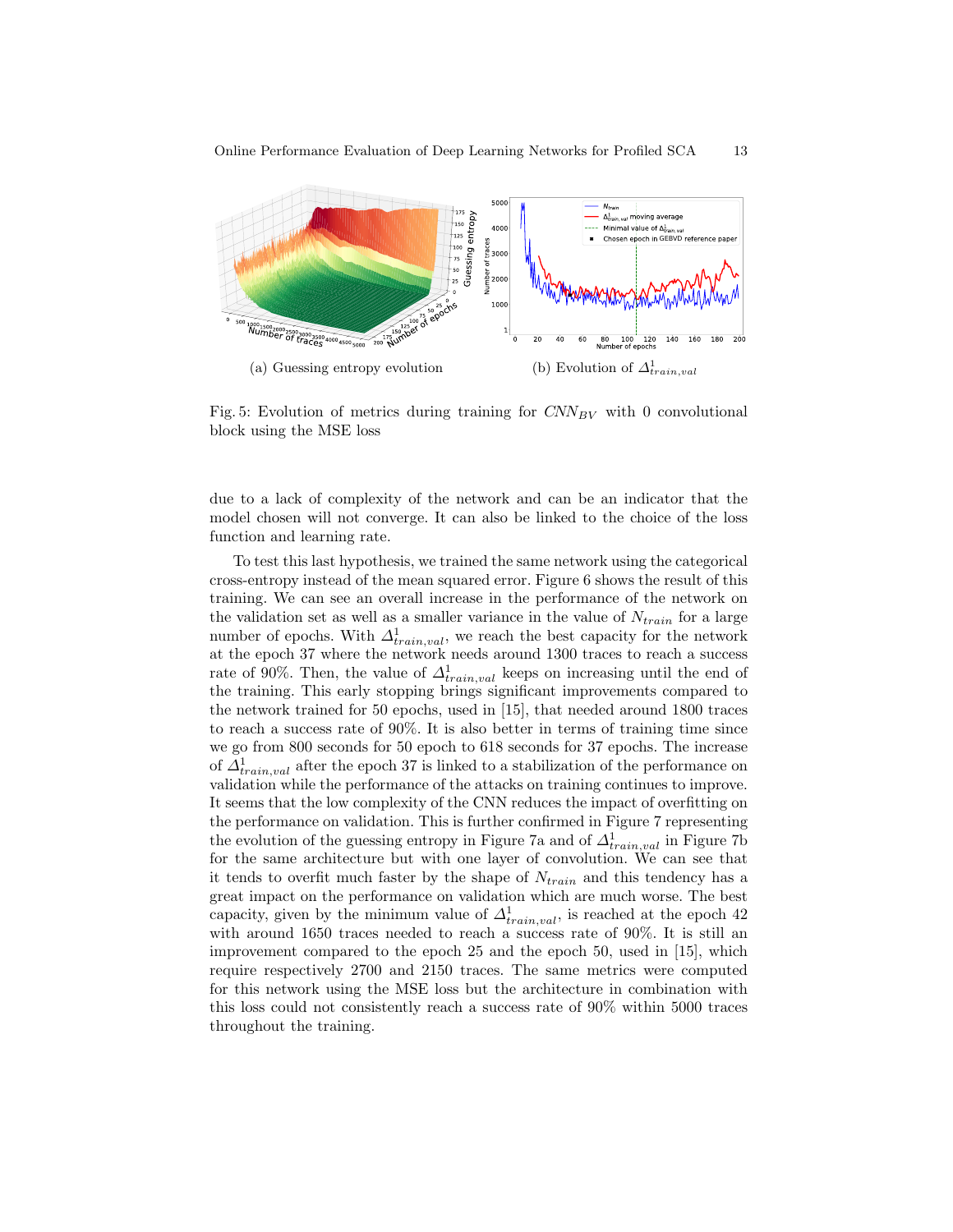<span id="page-13-0"></span>

Fig. 6: Evolution of metrics during training for  $CNN_{BV}$  with 0 convolutional block using the CCE loss

On the one hand, low complexity slows down the overfitting but it does not necessarily means the network will perform better in the end. On the other hand, higher complexity allows the network to find more links between the input and output which leads to overfitting if not regulated. This is why regularization techniques are applied to neural networks to prevent this phenomenon from happening.

<span id="page-13-1"></span>

Fig. 7: Evolution of metrics during training for  $CNN_{BV}$  with 1 convolutional block using the CCE loss

All those conclusions can be deduced using  $\Delta_{train,val}^1$  and are harder to see with the GEBVD because once the guessing entropy reaches 1, the variance reaches 0, therefore no information can be extracted from it. When comparing the Figures [6a](#page-13-0) and [7a,](#page-13-1) there is hardly any difference between the evolution of the guessing entropies. This contrasts with the evolution of  $\Delta_{train,val}^1$  between the Figures [6b](#page-13-0) and [7b](#page-13-1) in which we can see a difference in the quality of the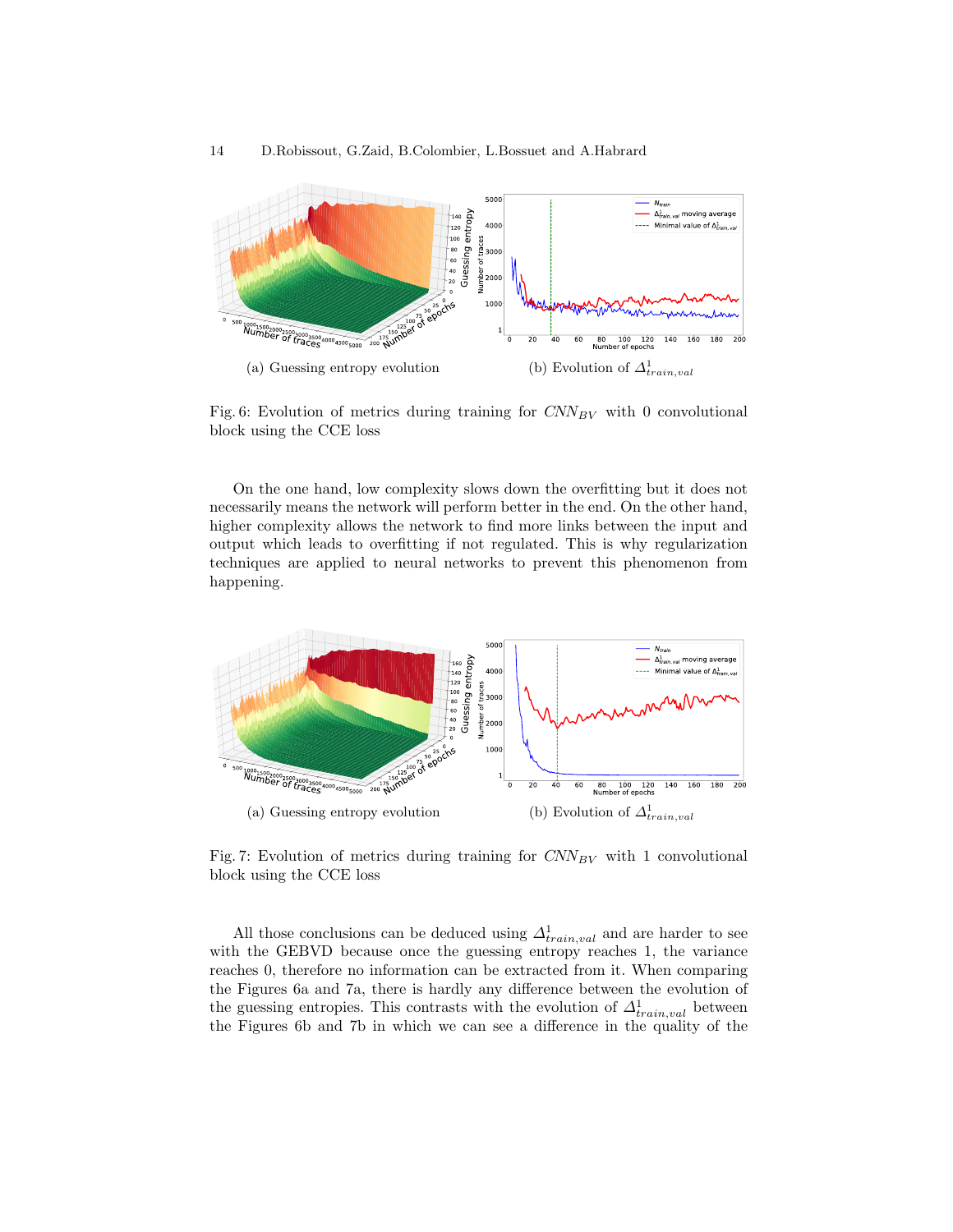| Networks CONVILOSS | N <sub>b</sub> of<br>layers |            | Architecture<br>reference     | Nb<br>epochs | $\left(N_{val}\right)$ | $\Delta^1_{train,val}$ | Time<br>to train<br>(seconds) | Difference in timel<br>and performance<br>in comparison<br>to the reference |
|--------------------|-----------------------------|------------|-------------------------------|--------------|------------------------|------------------------|-------------------------------|-----------------------------------------------------------------------------|
| CNN best           | 5                           | CCE        | $\left\lceil 13 \right\rceil$ | 75           | 1151                   | 1145                   | 3600                          | Time: $-33.3\%$                                                             |
|                    |                             |            | This article                  | 47           | 802                    | 779                    | 2400                          | $N_{val}$ : -30.3%                                                          |
|                    | $\overline{0}$              | <b>MSE</b> | [15]                          | 50           | 2960                   | 1449                   | 970                           | Time: $+98.5\%$                                                             |
|                    |                             |            | This article                  | 109          | 2093                   | 954                    | 1926                          | $N_{val}$ : -29.3%                                                          |
| CNN BV             |                             | CCE        | [15]                          | 50           | 1849                   | 915                    | 800                           | Time: $-22.7\%$                                                             |
|                    |                             |            | This article                  | 37           | 1331                   | 413                    | 618                           | $N_{val}$ : -28.6\%                                                         |
|                    |                             | CCE        | $\left[15\right]$             | 50           | 2177                   | 2136                   | 956                           | Time: $-20.4\%$                                                             |
|                    |                             |            | This article                  | 42           | 1659                   | 1575                   | 761                           | $N_{val}$ : -23.7%                                                          |

<span id="page-14-1"></span>Table 1: Summary of the results with choices made using  $\Delta_{train, val}^1$  in **bold** 

training as well as the performance of the networks. For the network without convolutional layers, the value of  $N_{train}$  and  $N_{val}$  are much closer which leads to a lower value of  $\Delta_{train, val}^1$  and indicates a better learning phase with less overfitting. In addition, since  $\Delta_{train,val}^1$  is based on the number of traces needed to reach a  $SR<sup>1</sup>$  of 90%, we are still able to evaluate and compare networks when all the attacks are successful, *i.e.* when the  $SR<sup>1</sup>$  reaches 100%. Indeed, GEBVD cannot be used when the variance is null because it gives no information on the state of the network. With  $\Delta_{train,val}^1$ , we consistently find the best training epoch and therefore perform early stopping which improves the capacity and the training time of the network. The results detailed in this section are summarized in Table [1,](#page-14-1) giving a comparison between the networks as mentioned in their respective article and the choices made using  $\Delta_{train,val}^1$ . Those results seem to confirm, as argued in [\[11\]](#page-16-2) by Masure *et al.*, that the categorical cross-entropy is an appropriate loss to use in deep learning for side-channel analysis.

## <span id="page-14-0"></span>5 Conclusion

In this article, we introduced a new metric dedicated to deep learning for sidechannel analysis. By comparing the efficiency of the attacks on the training set and on the validation set, this metric evaluates at the same time the performance of a given architecture and its potential for improvement. It also allows for a characterization of the state of the network and therefore for the detection of overfitting. This property makes it possible to use this metric during the training of a network to perform early stopping.

Consequently, we used  $\Delta_{train,val}^d$  to evaluate the best CNN of the ASCAD public database. We found out by applying  $\Delta_{train,val}^1$  for early stopping that it reaches its best performance around 47 epochs which is less than the 75 epochs mentioned in [\[13\]](#page-16-6). This early stopping of the training allowed for a reduction of 31% of the number of traces needed to reach a success rate of 90% and reduced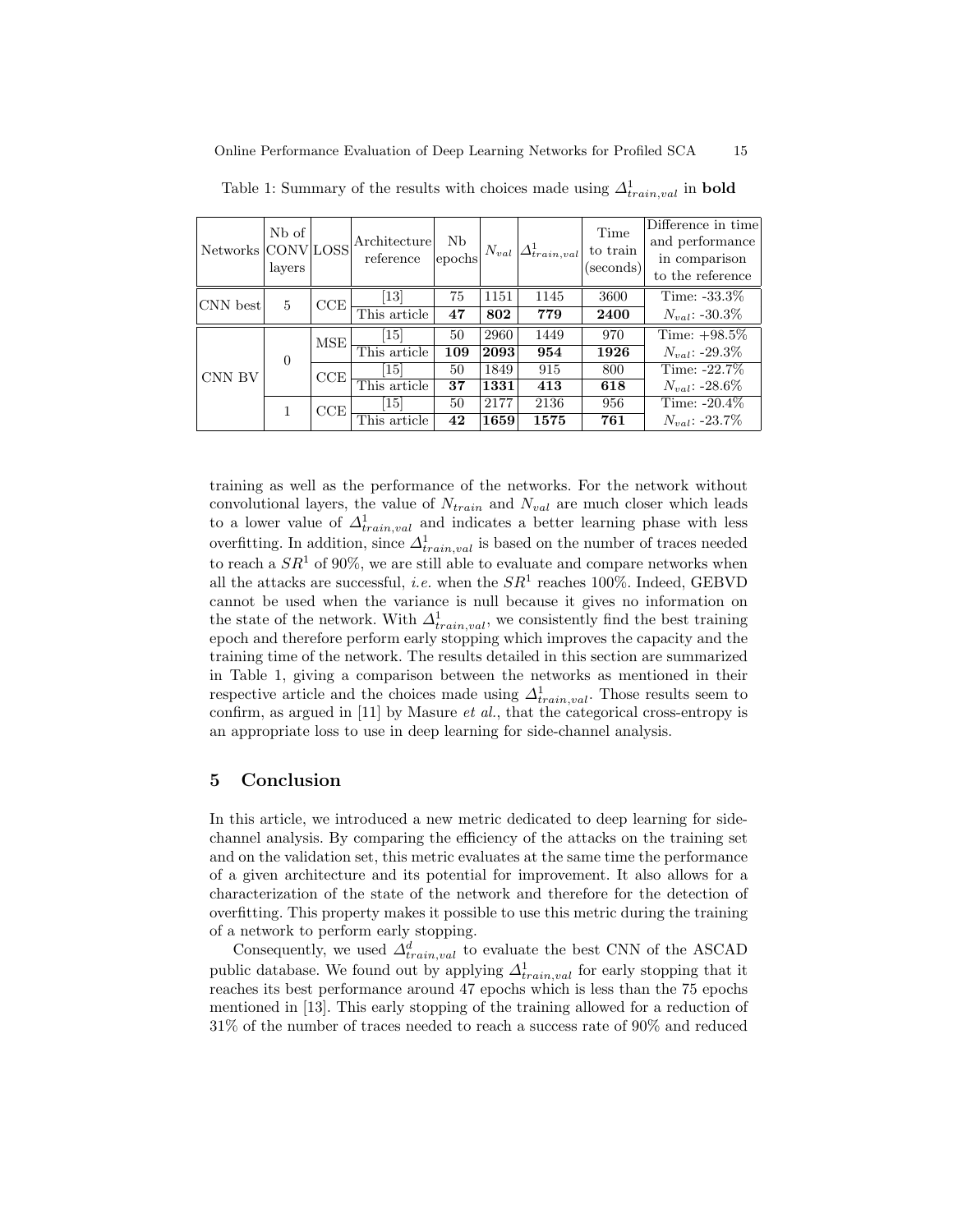the training time by 30%. The measurement of  $\Delta_{train, val}^1$  showed that it was heavily overfitting the training data. To limit this overfitting, we suggest the use of normalization and regularization. We then compared  $\Delta_{train,val}^1$  to the GEBVD as introduced in [\[15\]](#page-16-7) by evaluating an architecture presented in the article. It showed that  $\Delta_{train,val}^1$  gives a better insight on how well the network is performing as well as how much it is overfitting the training data, especially when the attacks are successful. We managed to improve the performance of the network by 20 to 30% while the training time was reduce by more or less the same percentage. This shows the importance of choosing the right number of epochs.

For future work, we plan to use  $\Delta_{train,val}^d$  to evaluate the improvements that can bring normalization and regularization techniques. Finally, it can be interesting to adapt this metric (or a derivative) as a loss function in order to optimize the network in the side-channel context.

# References

- <span id="page-15-0"></span>1. Agrawal, D., Archambeault, B., Rao, J.R., Rohatgi, P.: The EM side—channel(s). In: Kaliski, B.S., Koç, ç.K., Paar, C. (eds.) Cryptographic Hardware and Embedded Systems - CHES 2002. pp. 29–45. Springer Berlin Heidelberg, Berlin, Heidelberg (2003)
- <span id="page-15-5"></span>2. Bartkewitz, T., Lemke-Rust, K.: Efficient template attacks based on probabilistic multi-class support vector machines. In: Mangard, S. (ed.) Smart Card Research and Advanced Applications - 11th International Conference, CARDIS 2012, Graz, Austria, November 28-30, 2012, Revised Selected Papers. Lecture Notes in Computer Science, vol. 7771, pp. 263–276. Springer (2012). [https://doi.org/10.1007/978-3-642-37288-9](https://doi.org/10.1007/978-3-642-37288-9_18) 18
- <span id="page-15-2"></span>3. Cagli, E., Dumas, C., Prouff, E.: Convolutional neural networks with data augmentation against jitter-based countermeasures - profiling attacks without preprocessing. In: Fischer, W., Homma, N. (eds.) Cryptographic Hardware and Embedded Systems - CHES 2017 - 19th International Conference, Taipei, Taiwan, September 25-28, 2017, Proceedings. Lecture Notes in Computer Science, vol. 10529, pp. 45–68. Springer (2017). [https://doi.org/10.1007/978-3-319-66787-4](https://doi.org/10.1007/978-3-319-66787-4_3) 3
- <span id="page-15-1"></span>4. Chari, S., Rao, J.R., Rohatgi, P.: Template attacks. In: Revised Papers from the 4th International Workshop on Cryptographic Hardware and Embedded Systems. pp. 13–28. CHES '02, Springer-Verlag, London, UK, UK (2003), [http://dl.acm.](http://dl.acm.org/citation.cfm?id=648255.752740) [org/citation.cfm?id=648255.752740](http://dl.acm.org/citation.cfm?id=648255.752740)
- <span id="page-15-3"></span>5. Goodfellow, I.J., Bengio, Y., Courville, A.C.: Deep Learning. Adaptive computation and machine learning, MIT Press (2016), [http://www.deeplearningbook.](http://www.deeplearningbook.org/) [org/](http://www.deeplearningbook.org/)
- <span id="page-15-4"></span>6. Hospodar, G., Gierlichs, B., Mulder, E.D., Verbauwhede, I., Vandewalle, J.: Machine learning in side-channel analysis: a first study. J. Cryptographic Engineering 1(4), 293–302 (2011).<https://doi.org/10.1007/s13389-011-0023-x>
- <span id="page-15-6"></span>7. Kim, J., Picek, S., Heuser, A., Bhasin, S., Hanjalic, A.: Make some noise. unleashing the power of convolutional neural networks for profiled side-channel analysis. IACR Transactions on Cryptographic Hardware and Embedded Systems 2019(3), 148– 179 (May 2019).<https://doi.org/10.13154/tches.v2019.i3.148-179>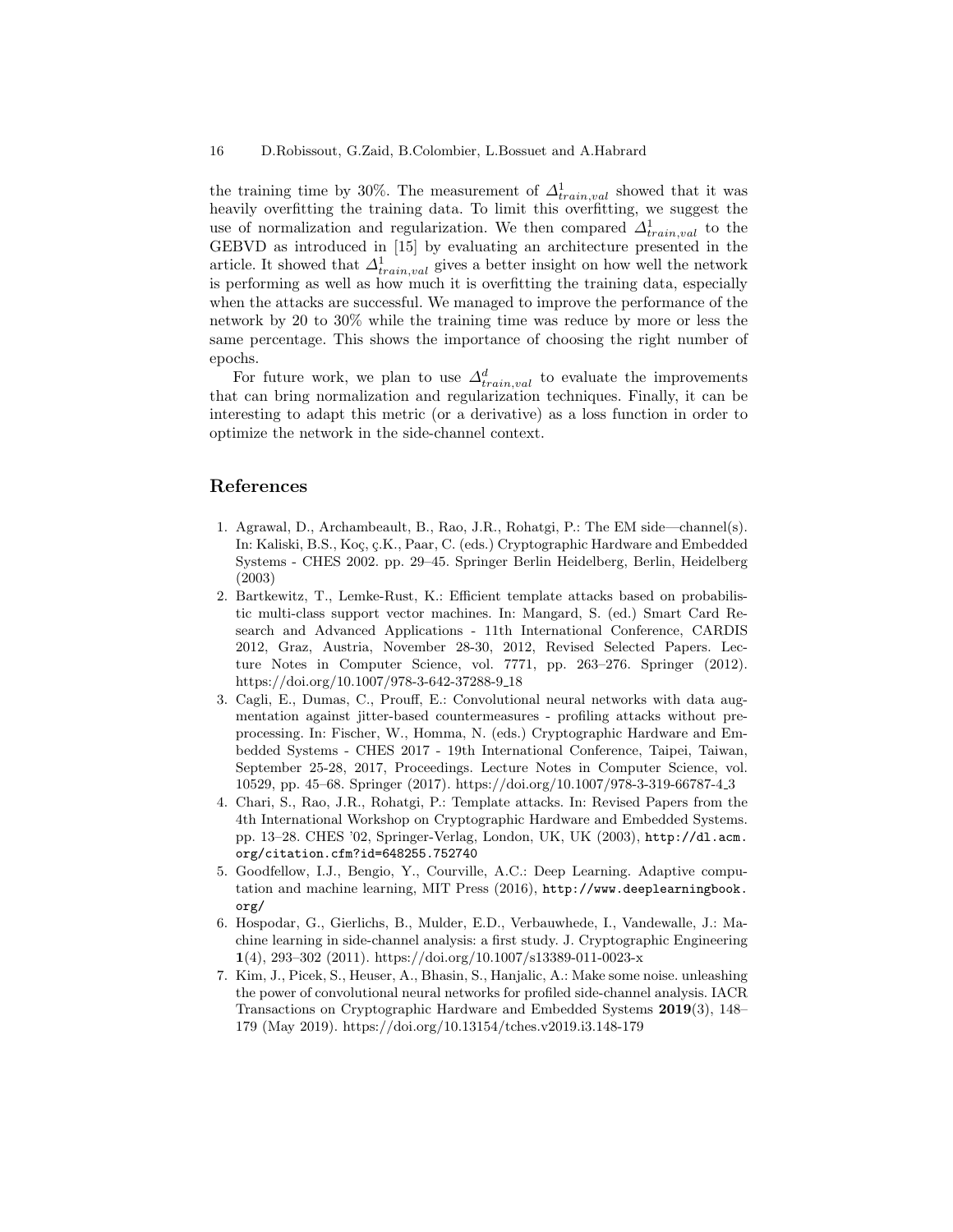Online Performance Evaluation of Deep Learning Networks for Profiled SCA 17

- <span id="page-16-0"></span>8. Kocher, P.C., Jaffe, J., Jun, B.: Differential power analysis. In: Wiener, M.J. (ed.) Advances in Cryptology - CRYPTO '99, 19th Annual International Cryptology Conference, Santa Barbara, California, USA, August 15-19, 1999, Proceedings. Lecture Notes in Computer Science, vol. 1666, pp. 388–397. Springer (1999). [https://doi.org/10.1007/3-540-48405-1](https://doi.org/10.1007/3-540-48405-1_25) 25
- <span id="page-16-8"></span>9. Lerman, L., Poussier, R., Markowitch, O., Standaert, F.: Template attacks versus machine learning revisited and the curse of dimensionality in side-channel analysis: extended version. J. Cryptographic Engineering 8(4), 301–313 (2018). <https://doi.org/10.1007/s13389-017-0162-9>
- <span id="page-16-1"></span>10. Maghrebi, H., Portigliatti, T., Prouff, E.: Breaking cryptographic implementations using deep learning techniques. In: Carlet, C., Hasan, M.A., Saraswat, V. (eds.) Security, Privacy, and Applied Cryptography Engineering - 6th International Conference, SPACE 2016, Hyderabad, India, December 14-18, 2016, Proceedings. Lecture Notes in Computer Science, vol. 10076, pp. 3–26. Springer (2016). [https://doi.org/10.1007/978-3-319-49445-6](https://doi.org/10.1007/978-3-319-49445-6_1) 1
- <span id="page-16-2"></span>11. Masure, L., Dumas, C., Prouff, E.: A comprehensive study of deep learning for side-channel analysis. IACR Transactions on Cryptographic Hardware and Embedded Systems 2020(1), 348–375 (Nov 2019). <https://doi.org/10.13154/tches.v2020.i1.348-375>
- <span id="page-16-4"></span>12. Picek, S., Heuser, A., Jovic, A., Bhasin, S., Regazzoni, F.: The curse of class imbalance and conflicting metrics with machine learning for side-channel evaluations. IACR Transactions on Cryptographic Hardware and Embedded Systems 2019(1), 209–237 (Nov 2018).<https://doi.org/10.13154/tches.v2019.i1.209-237>
- <span id="page-16-6"></span>13. Prouff, E., Strullu, R., Benadjila, R., Cagli, E., Dumas, C.: Study of deep learning techniques for side-channel analysis and introduction to ASCAD database. IACR Cryptology ePrint Archive 2018, 53 (2018), <http://eprint.iacr.org/2018/053>
- <span id="page-16-5"></span>14. Standaert, F., Malkin, T., Yung, M.: A unified framework for the analysis of sidechannel key recovery attacks. In: Advances in Cryptology - EUROCRYPT 2009, 28th Annual International Conference on the Theory and Applications of Cryptographic Techniques, Cologne, Germany, April 26-30, 2009. Proceedings. pp. 443– 461 (2009). [https://doi.org/10.1007/978-3-642-01001-9](https://doi.org/10.1007/978-3-642-01001-9_26) 26
- <span id="page-16-7"></span>15. van der Valk, D., Picek, S.: Bias-variance decomposition in machine learning-based side-channel analysis. Cryptology ePrint Archive, Report 2019/570 (2019), [https:](https://eprint.iacr.org/2019/570) [//eprint.iacr.org/2019/570](https://eprint.iacr.org/2019/570)
- <span id="page-16-3"></span>16. Zaid, G., Bossuet, L., Habrard, A., Venelli, A.: Methodology for efficient cnn architectures in profiling attacks. IACR Transactions on Cryptographic Hardware and Embedded Systems  $2020(1)$ ,  $1-36$  (Nov 2019). <https://doi.org/10.13154/tches.v2020.i1.1-36>
- <span id="page-16-9"></span>17. Zhou, Y., Standaert, F.X.: Deep learning mitigates but does not annihilate the need of aligned traces and a generalized resnet model for side-channel attacks. Journal of Cryptographic Engineering (04 2019). [https://doi.org/10.1007/s13389-](https://doi.org/10.1007/s13389-019-00209-3) [019-00209-3](https://doi.org/10.1007/s13389-019-00209-3)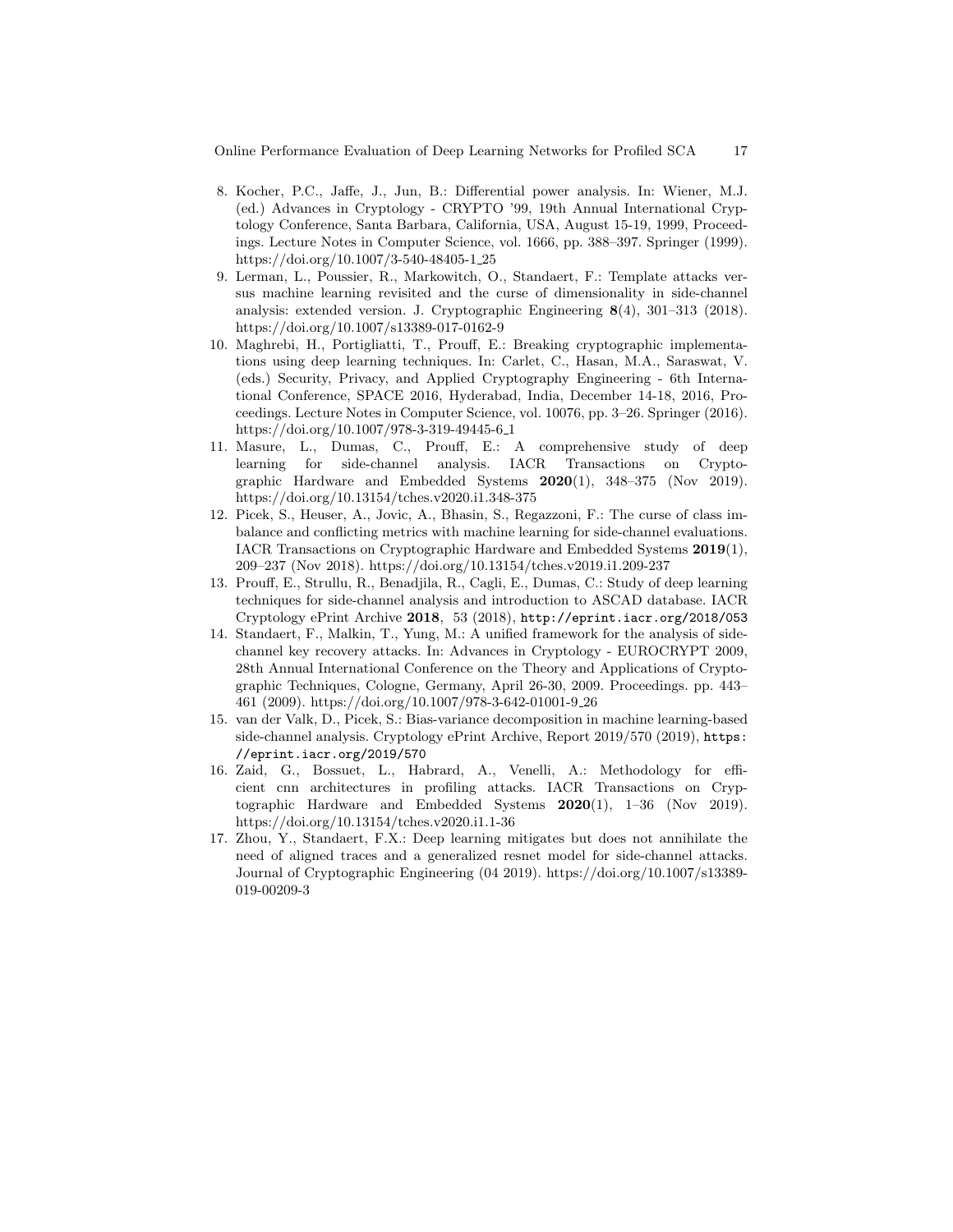# <span id="page-17-1"></span><span id="page-17-0"></span>A Networks

| Layer type      | Hyperparameters                   |
|-----------------|-----------------------------------|
| Trace input     | 700                               |
|                 | Filter = $64$ ,                   |
| Convolution 1D  | Filter length $= 11$ ,            |
|                 | $\text{Activation} = \text{ReLU}$ |
| Average Pooling | Pool length $= 2$                 |
|                 | $Filter = 128,$                   |
| Convolution 1D  | Filter length $= 11$ ,            |
|                 | $\text{Activation} = \text{ReLU}$ |
| Average Pooling | Pool length $= 2$                 |
|                 | Filter $= 256$ ,                  |
| Convolution 1D  | Filter length $= 11$ ,            |
|                 | $\text{Activation} = \text{ReLU}$ |
| Average Pooling | Pool length $= 2$                 |
|                 | Filter = $512$ ,                  |
| Convolution 1D  | Filter length $= 11$ ,            |
|                 | $\text{Activation} = \text{ReLU}$ |
| Average Pooling | Pool length $= 2$                 |
|                 | Filter = $5\overline{12}$ ,       |
| Convolution 1D  | Filter length $= 11$ ,            |
|                 | $\text{Activation} = \text{ReLU}$ |
| Average Pooling | Pool length $= 2$                 |
| Flatten         |                                   |
| Fully-connected | Neurons $= 4096$                  |
| Fully-connected | Neurons $= 4096$                  |
| Output          | Softmax: 256 classes              |

Table 2: Network hyperparameters for  $\mathit{CNN}_{best}$  [\[13\]](#page-16-6)